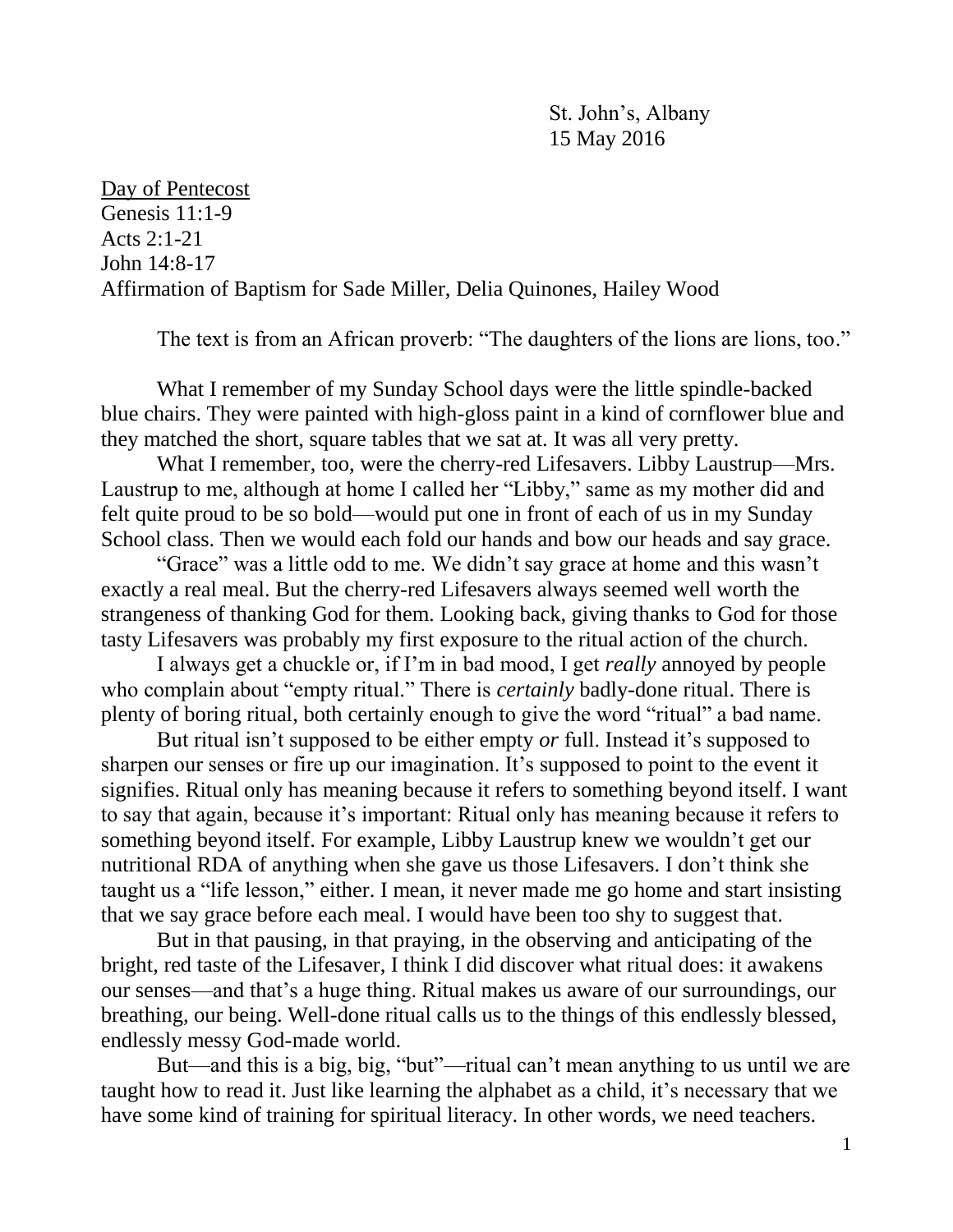Because nothing means anything—the alphabet remains a strange code, a foreign language remains mysterious sounds, a musical chart is as confusing as a nautical one--without someone there to help us take hold of the meaning. We need teachers for everything because there are so many things to learn.

But who teaches us spiritual literacy?

Well, if we are lucky enough to have any kind of spiritual training at all as kids—and so many are not--it's our long ago Sunday School teachers. And sure, "Sunday School" has such a quaint and old fashioned sound to it. But it is also the one place—in all of our lives—where we are taught about praying, about the Hebrew and Christian stories, about giving, about service to others. Sunday School is the one place—it may be for some of us the one place in all of our lives—where we are taught how to read and learn the poetry of ritual. And you know what? That's what teaching confirmation is all about. I always have loved doing it.

And guess what? You know what a pastor does on the Sunday when you're going to confirm the confirmands? She gets to play Sunday School teacher again. Because particularly on Pentecost, the day we hail as the birthday of the early Christian church, it's a good time to learn about our history so that we can learn something about where we should be going as followers of God.

So—sharpen you pencils, whip out your ballpoints or iPads. Take some notes!

Think back to the beginning of the book of Genesis. The name Adam, as in "Adam," the first human created in the Genesis creation story, is a play on words. The word for "earth" or "mud" in Hebrew is "adamah." So Adam is made from earth. He's clay. We say that we, ourselves, are made of clay. That from dust we came and to dust we shall return, right. But take a look at what's happening in the story from the eleventh chapter of Genesis today, the story of the tower of Babel. The people make bricks from the clay that they find in the land of Shinur. They decide they're going to make a mighty tower and all speak one language and make a name for themselves in this way. And why? Because they don't want to be scattered! They want to stick together. Birds of a feather and all that, you know? Is that a bad thing?

But guess what? God's got other plans. We read this:

*So the LORD scattered them abroad from there over the face of all the earth, and they left off building the city. Therefore it was called Babel, because there the LORD confused the language of all the earth; and from there the LORD scattered them abroad over the face of all the earth*.

Why ever did the Lord do that? They were just trying to stick together, be a community, stand strong together. Who could blame them? Oh, but they were only made of clay, no more lasting than the bricks they try to build a lasting tower out of.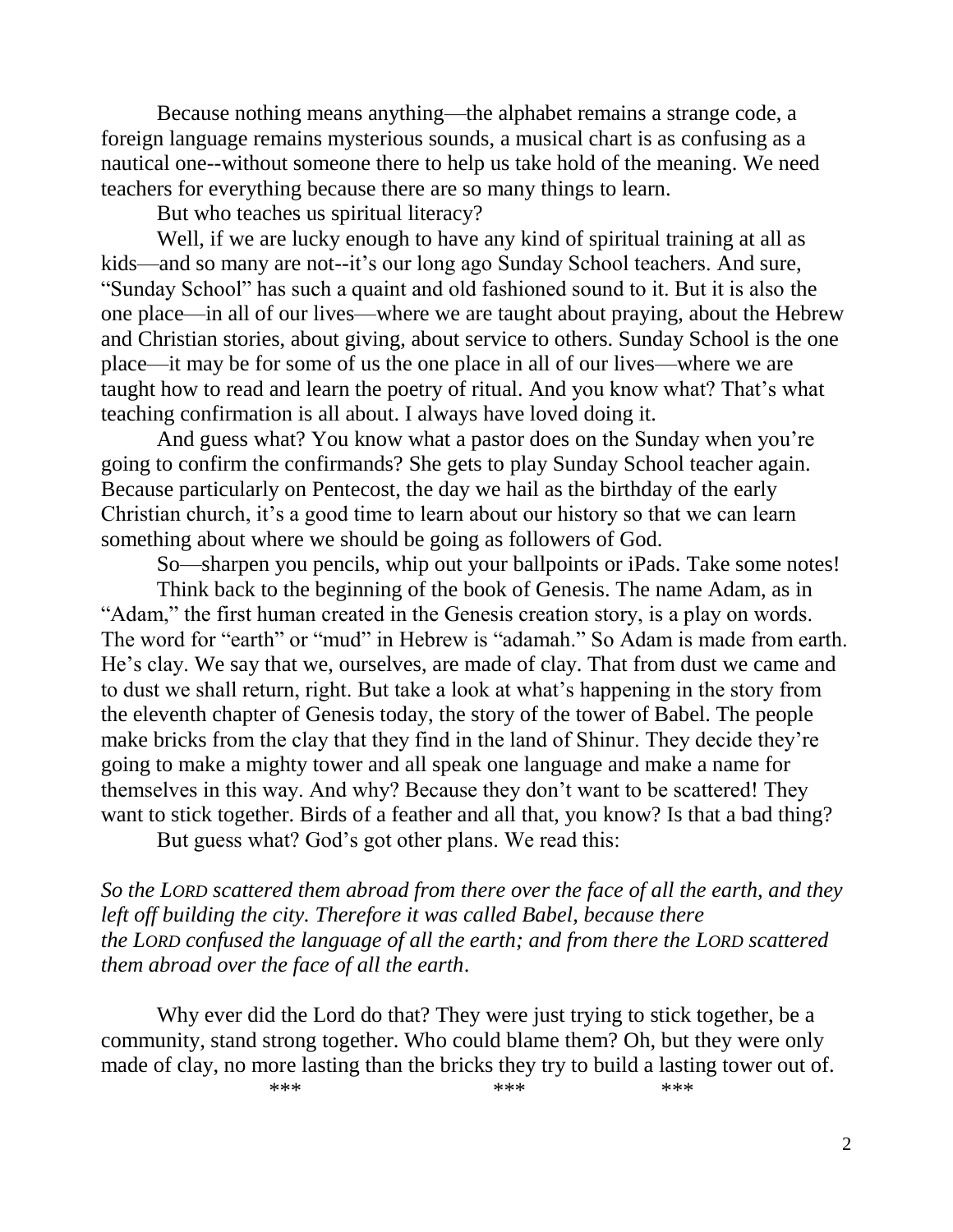Okay, switch now to the story of the forked tongues of fire landing on the peoples' heads in the book of Acts, several millennia later. This is a weird story, about the birth of the early church. And we read:

*Now there were devout Jews from every nation under heaven living in Jerusalem. And at this sound the crowd gathered and was bewildered, because each one heard them speaking in the native language of each. Amazed and astonished, they asked, 'Are not all these who are speaking Galileans? And how is it that we hear, each of us, in our own native language? Parthians, Medes, Elamites, and residents of Mesopotamia, Judea and Cappadocia, Pontus and Asia, Phrygia and Pamphylia, Egypt and the parts of Libya belonging to Cyrene, and visitors from Rome, both Jews and proselytes, Cretans and Arabs—in our own languages we hear them speaking about God's deeds of power.' All were amazed and perplexed, saying to one another, 'What does this mean?' But others sneered and said, 'They are filled with new wine.'*

Oh, I can't tell you how much I love this passage. "And how is it that we hear, each in our own native language speaking about God's deeds of power?" And all were amazed and perplexed.

Well, when we are amazed and perplexed, that's when I believe we really do begin to understand something—some small thing—about God's deeds of power. I mean, when life is easy and routine and we rest on our laurels and savor how we do things because "that's the way we've always done it," then we're not on the lookout for what God is trying to show us. We're not. We're being restful. And there is a time for rest. It's call Sabbath. But it's only a seventh of our time. It's during that seventh of our time that we get to veg and rely on the same-old, same-old: Mom's pot roast. Dad in the Barcalounger, cartoons on TV. Or whatever particular jam your veg is.

But in the wind and flame of Pentecost, God is saying two things. So listen up. This is what I think God is saying and what we are called to hear:

*I confused your language once. But now I'm making you understand—or trying and hoping you will come to understand--each other in different languages.*

And I think God is also saying this: *yep, it's going to stretch your minds and your mind's muscles. But get to it, you Medes and Parthians, you Elamites, and residents of Mesopotamia, you visitors from Rome, you Phrygians and folks from the parts of Libya belonging to Cyrene.*

And maybe God is also saying, with some urgency *get to it, you Cretans and Arabs, you Lutherans and United Methodists, you RCs and Anglicans, you GenXers and Boomers, you Millennials and you SBNR-ers (which is, in case you didn't know, "spiritual but not religious"). You've all got to get on board a bit more than you have. Because you've got the power to make the world a better place.*